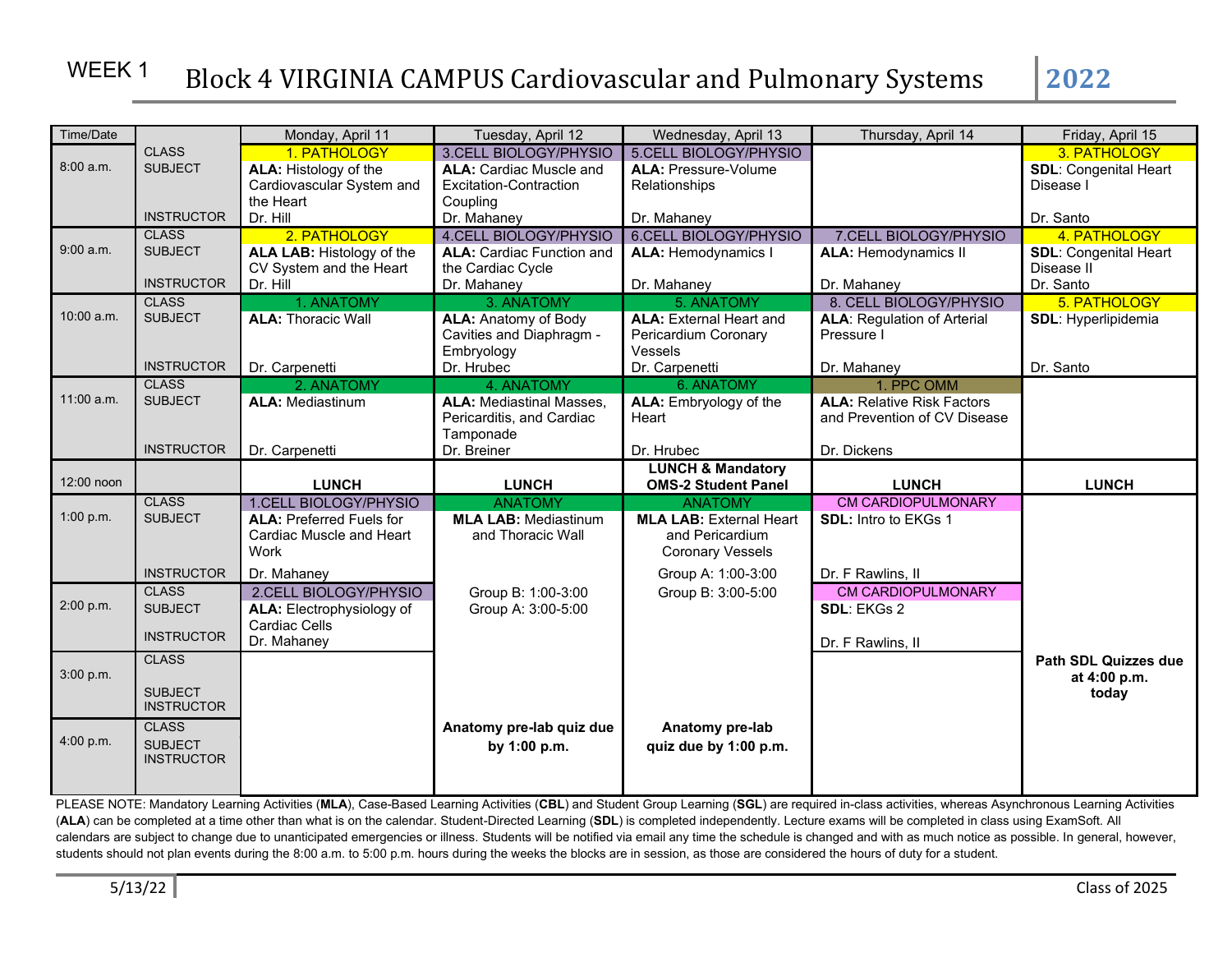# WEEK 2 Block 4 VIRGINIA CAMPUS Cardiovascular and Pulmonary Systems | 2022

| Time/Date    |                                     | Monday, April 18                   | Tuesday, April 19                 | Wednesday, April 20             | Thursday, April 21            | Friday, April 22                 |
|--------------|-------------------------------------|------------------------------------|-----------------------------------|---------------------------------|-------------------------------|----------------------------------|
|              | <b>CLASS</b>                        | 9. CELL BIOLOGY/PHYSIO             | 1. CM CARDIOPULMONARY             |                                 | 13-14. CELL BIO/PHYSIO        | 15-16. CELL BIO/PHYSIO           |
| 8:00 a.m.    | <b>SUBJECT</b>                      | <b>ALA: Regulation of Arterial</b> | <b>MLA:</b> Imaging of            | <b>CELL</b>                     | <b>MLA: Using Exercise to</b> | <b>ALA: Special Circulations</b> |
|              |                                     | Pressure II                        | Cardiac/Pulmonary Systems         | <b>BIOLOGY/PHYSIO</b>           | Integrate Control of the      | I and II                         |
|              |                                     |                                    |                                   |                                 | Cardiovascular System I & II  |                                  |
|              | <b>INSTRUCTOR</b>                   | Dr. Mahaney                        | Dr. Langlinais                    | <b>EXAM 1 #1-10</b>             |                               |                                  |
|              |                                     |                                    |                                   | through 4.18.2022               |                               |                                  |
|              | <b>CLASS</b>                        | 10. CELL BIOLOGY/PHYSIO            | 11. CELL BIOLOGY/PHYSIO           |                                 |                               |                                  |
| 9:00 a.m.    | <b>SUBJECT</b>                      | <b>ALA: Cardiac Output and</b>     | <b>ALA: Fetal Circulation</b>     |                                 |                               |                                  |
|              |                                     | Venous Return                      |                                   |                                 |                               |                                  |
|              | <b>INSTRUCTOR</b>                   | Dr. Mahaney                        | Dr. Mahaney                       |                                 | Dr. Mahaney                   | Dr. Mahaney                      |
|              | <b>CLASS</b>                        | 7. ANATOMY                         | 12. CELL BIOLOGY/PHYSIO           | 1. PHARMACOLOGY                 | 2. CM CARDIOPULMONARY         | <b>4.CM CARDIOPULMON</b>         |
| $10:00$ a.m. | <b>SUBJECT</b>                      | <b>ALA: Clinical Anatomy:</b>      | <b>ALA: Cardiac Function in</b>   | <b>MLA: Overview of</b>         | <b>SDL: Congenital Heart</b>  | <b>MLA: Nutrition and</b>        |
|              |                                     | Femoral Lines, AAA, Fem-           | <b>Disease</b>                    | Antihypertensives               | Defects I: Acyanotic          | Cardiovascular Disease           |
|              |                                     | Pop Bypass, CEA                    |                                   |                                 |                               |                                  |
|              | <b>INSTRUCTOR</b>                   | Dr. Breiner                        | Dr. Mahaney                       | Dr. Kidd                        | Dr. S Hardee                  | Dr. Wilson                       |
|              | <b>CLASS</b>                        | 8. ANATOMY                         | 9. ANATOMY                        | 2. PHARMACOLOGY                 | 3. CM CARDIOPULMONARY         | 10. ANATOMY                      |
| 11:00 a.m.   | <b>SUBJECT</b>                      | <b>ALA: Heart Chambers and</b>     | <b>MLA:</b> Clinical Anatomy:     | MLA: ACEIs, ARBS, and           | <b>SDL: Congenital Heart</b>  | <b>ALA: Great Vessels and</b>    |
|              |                                     | Valves                             | Internal Jugular, Subclavian,     | <b>Direct Renin Inhibitors</b>  | Defects II: Cyanotic          | their Distributions              |
|              |                                     |                                    | Central Venous Lines,             |                                 |                               |                                  |
|              |                                     |                                    | Thoracostomy                      |                                 |                               |                                  |
| 12:00 noon   | <b>INSTRUCTOR</b>                   | Dr. Carpenetti                     | Dr. F. Rawlins, II                | Dr. Kidd                        | Dr. S Hardee                  | Drs. Carpenetti & Hrubec         |
|              | <b>CLASS</b>                        |                                    |                                   | 3. PHARMACOLOGY                 |                               |                                  |
|              | <b>SUBJECT</b><br><b>INSTRUCTOR</b> | <b>LUNCH</b>                       | <b>LUNCH &amp; OPTIONAL LAB</b>   | <b>MLA: Beta Blockers &amp;</b> | <b>LUNCH</b>                  | <b>LUNCH</b>                     |
|              |                                     |                                    | for Anatomy lecture #9            | <b>Other Vasodilators</b>       |                               |                                  |
|              |                                     |                                    |                                   | Dr. Kidd                        |                               |                                  |
|              | <b>CLASS</b>                        | <b>ANATOMY</b>                     | 6. PATHOLOGY                      |                                 | 1. PREV MED CLIN PREV         | <b>ANATOMY</b>                   |
| 1:00 p.m.    | <b>SUBJECT</b>                      | <b>MLA LAB: Heart</b>              | <b>SDL: Vasculitides I</b>        |                                 | <b>ALA: Concepts of</b>       | <b>MLA LAB: Great Vessels</b>    |
|              |                                     | <b>Chambers &amp; Valves</b>       |                                   | <b>LUNCH</b>                    | <b>Preventive Medicine</b>    | and their Distributions          |
|              |                                     | Group B: 1:00-3:00                 |                                   |                                 |                               |                                  |
|              | <b>INSTRUCTOR</b>                   | Group A: 3:00-5:00                 | Dr. Santo                         |                                 | Dr. McCann                    | Group A: 1:00-3:00               |
|              | <b>CLASS</b>                        | Anatomy pre-lab                    | 7. PATHOLOGY                      | <b>CM CARDIOPULMONARY</b>       | <b>CM CARDIOPULMONARY</b>     | Group B: 3:00-5:00               |
| 2:00 p.m.    | <b>SUBJECT</b>                      | quiz due by 1:00 p.m.              | <b>SDL: Vasculitides II</b>       | SDL: EKGs 3                     | SDL: EKGs 5                   | Anatomy pre-lab quiz             |
|              | <b>INSTRUCTOR</b>                   |                                    | Dr. Santo                         | Dr. F Rawlins, II               | Dr. F Rawlins, II             | due by 1:00 p.m.                 |
| <b>AT</b>    | <b>CLASS</b>                        |                                    | 8. PATHOLOGY                      | <b>CM CARDIOPULMONARY</b>       |                               |                                  |
|              | <b>SUBJECT</b>                      |                                    | <b>SDL: Atherosclerosis</b>       | <b>SDL: EKGs 4</b>              |                               | Path SDL Quizzes due at          |
|              | <b>INSTRUCTOR</b>                   |                                    | Dr. Santo                         | Dr. F Rawlins, II               |                               | 4:00 p.m. today                  |
|              | <b>CLASS</b>                        |                                    | 9. PATHOLOGY                      |                                 |                               |                                  |
| 4:00 p.m.    | <b>SUBJECT</b>                      |                                    | <b>SDL: Arterial Hypertension</b> |                                 |                               | <b>Anatomy Clinical Cases</b>    |
|              |                                     |                                    |                                   |                                 |                               | due by 11:59 p.m.                |
|              | <b>INSTRUCTOR</b>                   |                                    | Dr. Santo                         |                                 |                               |                                  |
|              |                                     |                                    |                                   |                                 |                               |                                  |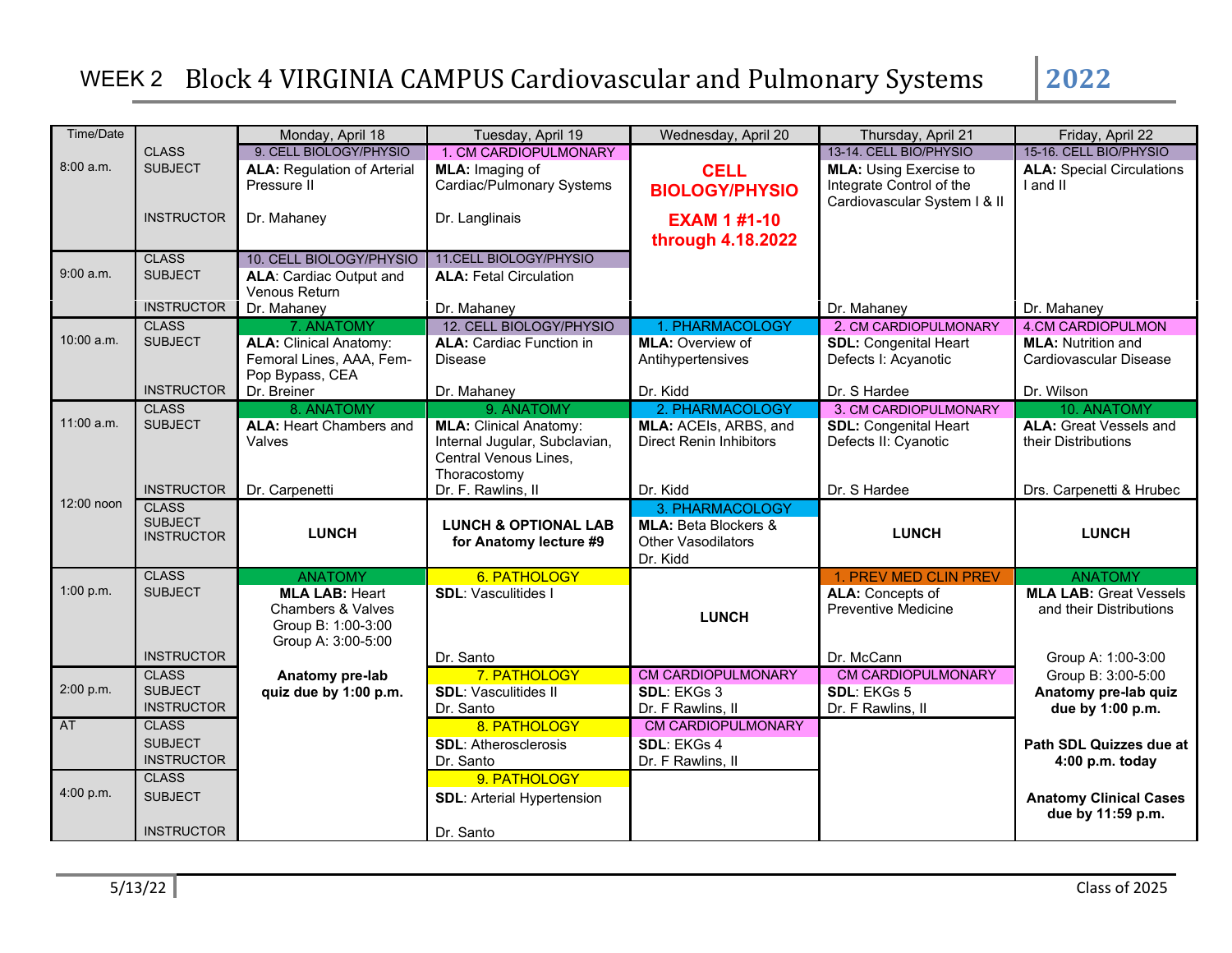| Time/Date  |                                     | Monday, April 25                | Tuesday, April 26                | Wednesday, April 27                                           | Thursday, April 28                                | Friday, April 29        |
|------------|-------------------------------------|---------------------------------|----------------------------------|---------------------------------------------------------------|---------------------------------------------------|-------------------------|
|            | <b>CLASS</b>                        |                                 | 6. CM CARDIOPULMONARY            | 8.CM CARDIOPULMONARY                                          | 4-5.PHARMACOLOGY                                  |                         |
| 8:00 a.m.  | <b>SUBJECT</b>                      | <b>PATHOLOGY EXAM1</b>          | ALA: Diagnosis & Mgmt of         | <b>ALA: Cardiac Catheterization</b>                           | ALA: Drugs used for                               | <b>ANATOMY EXAM 1</b>   |
|            |                                     | #1-9 through                    | <b>Lipid Disorders</b>           |                                                               | Dyslipidemias I and II                            | #1-10 through           |
|            | <b>INSTRUCTOR</b>                   | 4.19.2022                       | Dr. Bolin                        | Dr. F Rawlins 3                                               |                                                   | 4.22.2022               |
|            | <b>CLASS</b>                        |                                 | 7. CM CARDIOPULMONARY            | 9.CM CARDIOPULMONARY                                          |                                                   |                         |
| 9:00 a.m.  | <b>SUBJECT</b>                      |                                 | <b>ALA: Non-invasive Cardiac</b> | <b>ALA: Acute Coronary</b>                                    |                                                   |                         |
|            |                                     |                                 | Testing                          | Syndromes                                                     |                                                   |                         |
|            | <b>INSTRUCTOR</b>                   |                                 | Dr. Bolin                        | Dr. LePera                                                    | Dr. Costa                                         |                         |
| 10:00 a.m. | <b>CLASS</b>                        | 17. CELL BIOLOGY/PHYSIO         | <b>PPC OMM</b><br>2.             | 4. PREV MED CLIN PREV                                         | 4. PPC OMM                                        |                         |
|            | <b>SUBJECT</b>                      | <b>ZOOM ALA:</b>                | ALA: Anatomy and Exam of         | <b>ALA: Clinical Prevention:</b><br><b>Infectious Disease</b> | <b>ALA:</b> Autonomics and                        |                         |
|            |                                     | Microcirculation                | the Lymphatic System             |                                                               | TART: Palpating for<br>Viscerosomatic Dysfunction |                         |
|            | <b>INSTRUCTOR</b>                   | Dr. Mahaney                     | Dr. Harden                       | Dr. McCann                                                    | Dr. Harden                                        |                         |
|            | <b>CLASS</b>                        | 5. CM CARDIOPULMONARY           | <b>PPC OMM</b><br>3.             | 5. PREV MED CLIN PREV                                         | 5. PPC OMM                                        |                         |
| 11:00 a.m. | <b>SUBJECT</b>                      | <b>ALA: Adult Congenital</b>    | ALA: Rib Cage: Osteopathic       | <b>ALA: Clinical Prevention:</b>                              | SDL: DDX / Decision Tree                          | <b>ANATOMY</b>          |
|            |                                     | <b>Heart Disease</b>            | Considerations                   | Infectious Disease: Adult and                                 | Chest Pain                                        | <b>PRACTICAL EXAM 1</b> |
|            |                                     |                                 |                                  | Child Vaccines                                                |                                                   | <b>LABS #1-4</b>        |
|            |                                     |                                 |                                  |                                                               |                                                   |                         |
|            | <b>INSTRUCTOR</b>                   | Dr. LePera                      | Dr. Mitchell                     | Dr. McCann                                                    | Dr. Dickens                                       |                         |
| 12:00      |                                     | <b>LUNCH</b>                    | <b>LUNCH</b>                     | <b>LUNCH</b>                                                  | <b>LUNCH</b>                                      |                         |
| noon       |                                     |                                 |                                  |                                                               |                                                   |                         |
|            |                                     |                                 |                                  |                                                               |                                                   |                         |
|            | <b>CLASS</b>                        | 2-3. PREV MED CLIN PR           | PPC OMM                          |                                                               | PPC OMM                                           |                         |
| 1:00 p.m.  | <b>SUBJECT</b>                      | <b>ALA: Social Determinants</b> | <b>MLA LAB: Rib Cage</b>         |                                                               | <b>MLA LAB: Autonomics and</b>                    |                         |
|            |                                     | of Health I and II              | Osteopathic Considerations       |                                                               | TART: Palpating for                               |                         |
|            | <b>INSTRUCTOR</b>                   |                                 | Group B: 1:00-3:00               |                                                               | Viscerosomatic Dysfunction                        |                         |
|            | <b>CLASS</b>                        |                                 | Group A: 3:00-5:00               |                                                               |                                                   |                         |
| 2:00 p.m.  |                                     |                                 |                                  |                                                               | Group A: 1:00-3:00                                |                         |
|            | <b>SUBJECT</b><br><b>INSTRUCTOR</b> | Drs. McCann and Callahan        |                                  |                                                               | Group B: 3:00-5:00                                |                         |
|            | <b>CLASS</b>                        | <b>CM CARDIOPULMONARY</b>       |                                  | 6-7. PREV MED CLIN PREV                                       |                                                   |                         |
| 3:00 p.m.  | <b>SUBJECT</b>                      | SDL: EKGs 6                     |                                  | <b>SDL: Applied Epidemiology</b>                              |                                                   |                         |
|            | <b>INSTRUCTOR</b>                   | Dr. F Rawlins, II               |                                  | using an Outbreak                                             |                                                   |                         |
|            | <b>CLASS</b>                        | <b>CM CARDIOPULMONARY</b>       |                                  | Investigation                                                 |                                                   |                         |
| 4:00 p.m.  | <b>SUBJECT</b>                      | SDL: EKGs 7                     |                                  |                                                               |                                                   |                         |
|            |                                     |                                 |                                  |                                                               |                                                   |                         |
|            |                                     |                                 | OMM lab quiz due                 |                                                               | OMM lab quiz due                                  |                         |
|            | <b>INSTRUCTOR</b>                   | Dr. F Rawlins, II               | by 11:59 p.m.                    | Dr. McCann                                                    | by 11:59 p.m.                                     |                         |
|            |                                     |                                 |                                  |                                                               |                                                   |                         |
|            |                                     |                                 |                                  |                                                               |                                                   |                         |
|            |                                     |                                 |                                  |                                                               |                                                   |                         |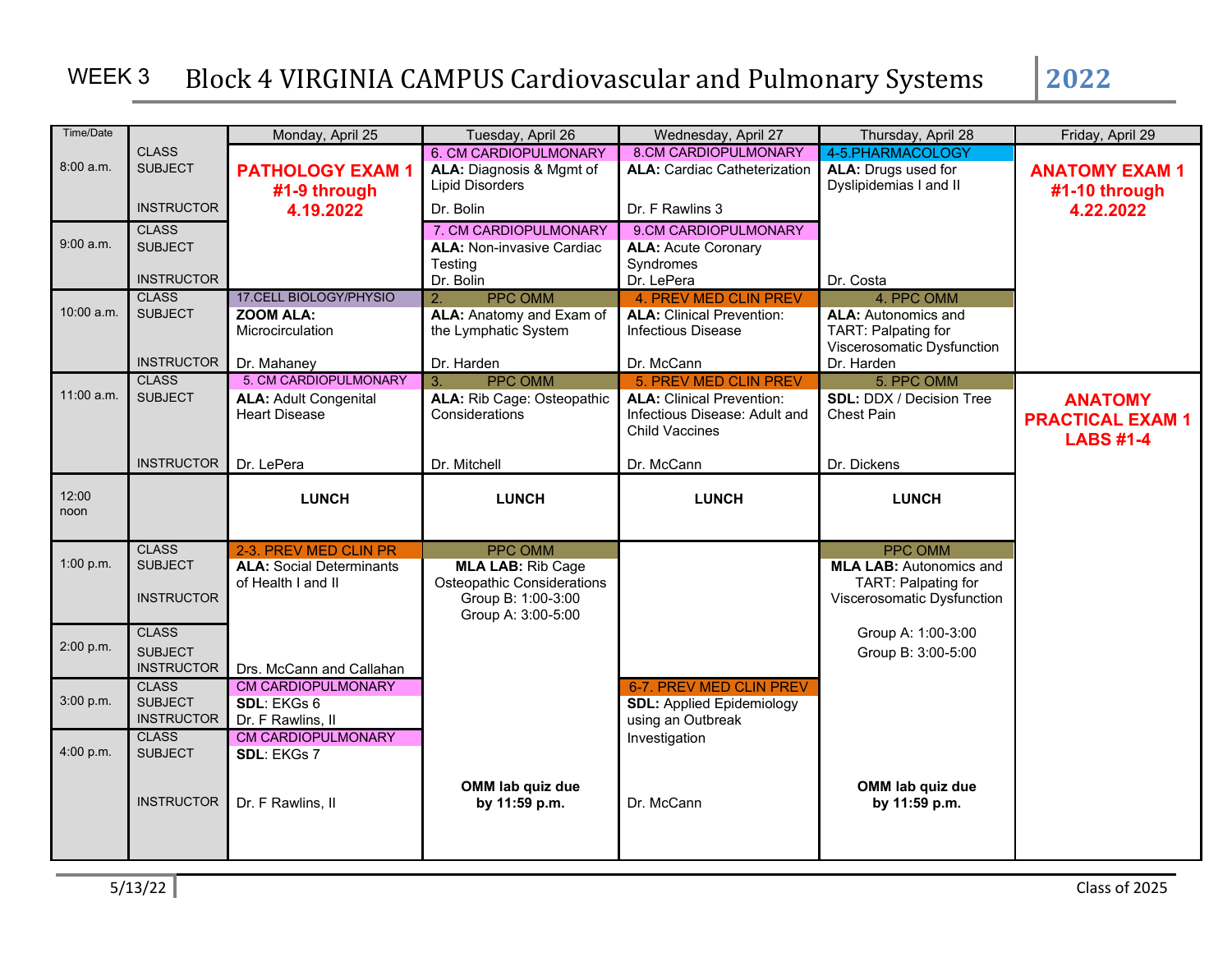| Time/Date  |                                                     | Monday, May 2                                                                                                    | Tuesday, May 3                                                                                               | Wednesday, May 4                                                                                               | Thursday, May 5                                                                                                       | Friday, May 6                                                                                |
|------------|-----------------------------------------------------|------------------------------------------------------------------------------------------------------------------|--------------------------------------------------------------------------------------------------------------|----------------------------------------------------------------------------------------------------------------|-----------------------------------------------------------------------------------------------------------------------|----------------------------------------------------------------------------------------------|
| 8:00 a.m.  | <b>CLASS</b><br><b>SUBJECT</b><br><b>INSTRUCTOR</b> | 18. CELL BIOLOGY/PHYSIO<br><b>ALA: Case: Heart Failure</b><br>with Reduced Ejection<br>Fraction<br>Dr. Mahaney   | <b>CM CARDIOPULM</b><br><b>EXAM 1 #1-7 through</b><br>4.26.2022                                              | <b>CM CARDIOPULMONARY</b><br>MLA: EKG 8, QUIZ 1 on<br><b>VCOM TV EKG Modules</b><br>#1-13<br>Dr. F Rawlins, II | 10.CM CARDIOPULMONARY<br><b>ALA: Peripheral Vascular</b><br>Disease, Cold and Blue<br><b>Extremities</b><br>Dr. Bolin | <b>PHARMACOLOGY</b><br><b>EXAM 1 #1-10</b><br>through 5.4.2022                               |
| 9:00 a.m.  | <b>CLASS</b><br><b>SUBJECT</b><br><b>INSTRUCTOR</b> | 19. CELL BIOLOGY/PHYSIO<br><b>ALA: Case: Heart Failure</b><br>with Preserved Ejection<br>Fraction<br>Dr. Mahaney |                                                                                                              | 8-9. PHARMACOLOGY<br><b>MLA: Diuretics I and II</b>                                                            | 10-11. PREV MED CLI PREV<br><b>ALA: Clinical Prevention:</b><br>Chronic Disease I and II                              |                                                                                              |
| 10:00 a.m. | <b>CLASS</b><br><b>SUBJECT</b>                      | 6-7. PHARMACOLOGY<br><b>ALA: Antiplatelets,</b><br>Anticoagulants, and<br>Thrombolytics I and II                 | 6. PPC OMM<br><b>ALA: Cardiovascular</b><br>System: Med Hx, DDX, PE                                          |                                                                                                                |                                                                                                                       | <b>12.CM CARDIOPULMONARY</b><br><b>ALA: Chronic Management</b><br>of Coronary Artery Disease |
|            | <b>INSTRUCTOR</b>                                   |                                                                                                                  | Dr. Bolin                                                                                                    | Dr. Kidd                                                                                                       | Drs. McCann and Callahan                                                                                              | Dr. Dickens                                                                                  |
| 11:00 a.m. | <b>CLASS</b><br><b>SUBJECT</b><br><b>INSTRUCTOR</b> | Dr. Costa                                                                                                        | 7. PPC OMM<br>ALA: Pre-Part. Exam:<br><b>Cardiac Considerations</b><br>Dr. Rogers                            | <b>10. PHARMACOLOGY</b><br><b>MLA: Ca Channel Blockers</b><br>and Other Vasodilators<br>Dr. Kidd               | <b>11.CM CARDIOPULMONARY</b><br><b>MLA:</b> Complications of<br><b>Acute Coronary Syndromes</b><br>Dr. Patterson      | 13.CM CARDIOPULMONARY<br><b>ALA: Vasculitis</b><br>Dr. LePera                                |
| 12:00 p.m. |                                                     | <b>MLA: Addiction Seminar</b><br>with Dr. Dave Roberts &<br><b>Patient</b>                                       | <b>LUNCH</b>                                                                                                 | <b>LUNCH</b>                                                                                                   | <b>LUNCH</b>                                                                                                          | <b>LUNCH</b>                                                                                 |
| 1:00 p.m.  | <b>CLASS</b><br><b>SUBJECT</b><br><b>INSTRUCTOR</b> | <b>LUNCH</b>                                                                                                     | <b>PPC OMM</b><br><b>MLA LAB: Cardiovascular</b><br>System: Med Hx, DDX &<br>PE with Harvey<br>Group B: 1-3: | 11-12. PHARMACOLOGY<br><b>ALA: Pharmacologic</b><br>Management of Ischemic<br>Heart Disease I and II           | <b>CM CARDIOPULMONARY</b><br>SDL: EKGs 9<br>Dr. F Rawlins, II                                                         |                                                                                              |
| 2:00 p.m.  | <b>CLASS</b><br><b>SUBJECT</b><br><b>INSTRUCTOR</b> | 8. PREV MED CLIN PREV<br><b>ALA: Addiction: A</b><br>Community Approach to<br>Prevention & Mgmt<br>Dr. Callahan  | Classroom 1 w/Harvey<br>3-5: OMM Lab<br>Group A: 1-3: OMM Lab<br>3-5: Classroom 1<br>w/Harvey                | Dr. Costa                                                                                                      | <b>CM CARDIOPULMONARY</b><br>SDL: EKGs 10<br>Dr. F Rawlins, II                                                        |                                                                                              |
| 3:00 p.m.  | <b>CLASS</b><br><b>SUBJECT</b><br><b>INSTRUCTOR</b> | 9. PREV MED CLIN PREV<br><b>ALA: Clinical Prevention:</b><br>Mental & Behavioral Health<br>Dr. McCann            | 8. PPC OMM<br><b>MLA LAB: Heart Sounds</b><br>Online                                                         | 11. PATHOLOGY<br><b>SDL: Peripheral Vascular</b><br>Disease, Venous Disorders<br>Dr. Santo                     | 13. PATHOLOGY<br><b>SDL: Ischemic Heart</b><br>Disease I<br>Dr. Santo                                                 |                                                                                              |
| 4:00 p.m.  | <b>CLASS</b><br><b>SUBJECT</b>                      | 10. PATHOLOGY<br><b>SDL: Heart Failure</b>                                                                       | OMM lab quiz due                                                                                             | 12. PATHOLOGY<br><b>SDL:</b> Arteriosclerosis                                                                  | 14. PATHOLOGY<br><b>SDL: Ischemic Heart</b><br>Disease II                                                             | Path SDL Quizzes due at<br>$4:00$ p.m. today                                                 |
|            | INSTRUCTOR   Dr. Santo                              |                                                                                                                  | by 11:59 p.m.                                                                                                | Dr. Santo                                                                                                      | Dr. Santo                                                                                                             | <b>VCOM Graduation 5.7</b>                                                                   |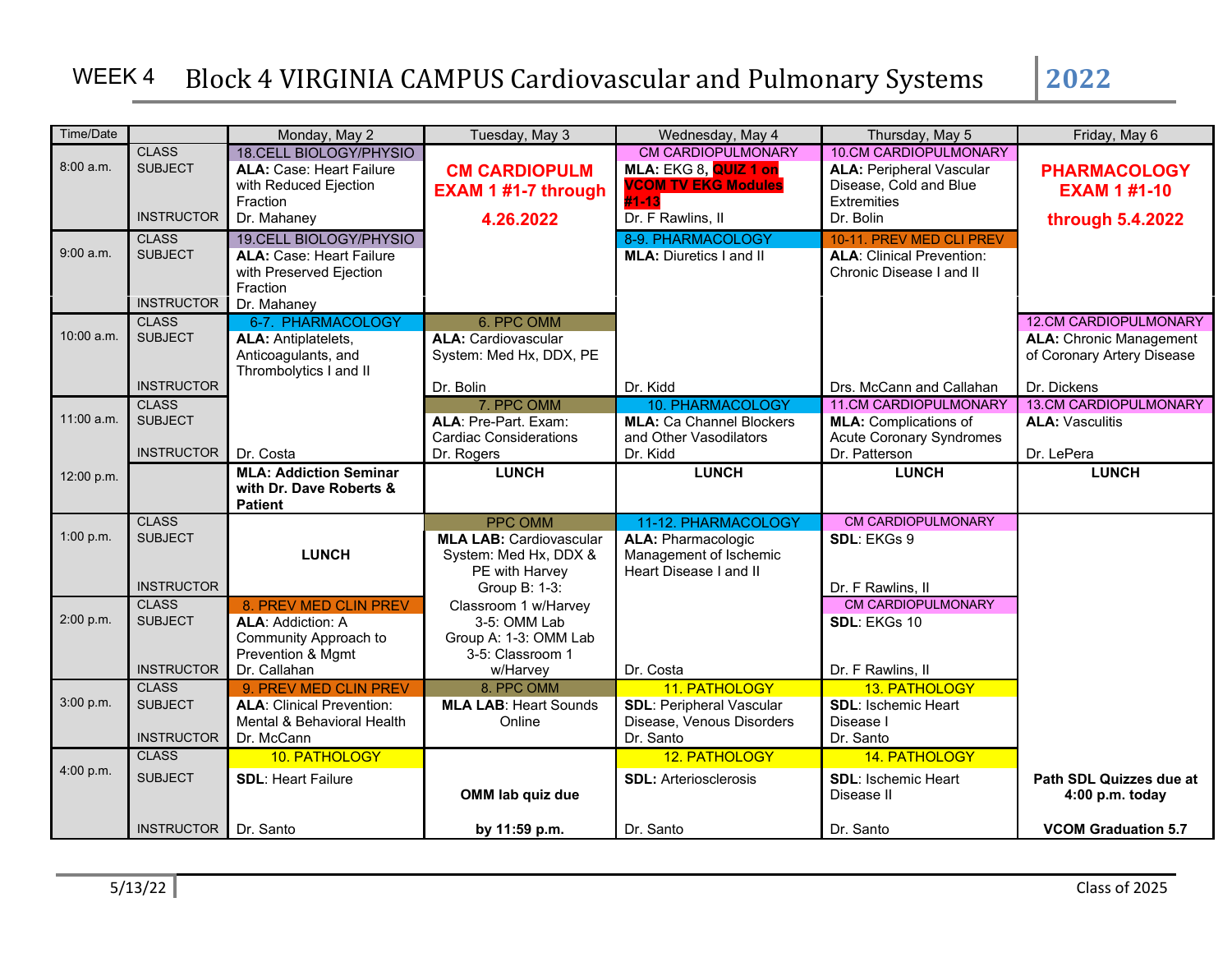# WEEK 5 Block 4 VIRGINIA CAMPUS Cardiovascular and Pulmonary Systems | 2022

| Time/Date  |                   | Monday, May 9                     | Tuesday, May 10                                           | Wednesday, May 11                                               | Thursday, May 12                                              | Friday, May 13                                            |
|------------|-------------------|-----------------------------------|-----------------------------------------------------------|-----------------------------------------------------------------|---------------------------------------------------------------|-----------------------------------------------------------|
| 8:00 a.m.  | <b>CLASS</b>      |                                   | 13-14. PHARMACOLOGY                                       |                                                                 | <b>CM CARDIOPULMONARY</b>                                     |                                                           |
|            | <b>SUBJECT</b>    | <b>PREV MED CLIN</b>              | <b>ALA: Pharmacologic</b><br>Management of Congestive     | <b>CELL</b>                                                     | <b>EKG QUIZ #2 MANDATORY</b><br><b>On VCOM TV EKG Modules</b> | <b>CM CARDIOPULM</b>                                      |
|            |                   | PREV EXAM 1 #1-9                  | Heart Failure I & II                                      | <b>BIOLOGY/PHYSIO</b><br><b>EXAM 2 #11-19</b>                   | #14-24                                                        | <b>EXAM 2 #8-16</b>                                       |
|            | <b>INSTRUCTOR</b> | through 5.2.2022                  |                                                           | through 5.2.2022                                                |                                                               | through 5.10.2022                                         |
|            | <b>CLASS</b>      |                                   |                                                           |                                                                 | 19. CM CARDIOPULMONARY                                        |                                                           |
| 9:00 a.m.  | <b>SUBJECT</b>    |                                   |                                                           |                                                                 | <b>MLA: Valvular Heart Disease:</b>                           |                                                           |
|            |                   |                                   |                                                           |                                                                 | Aortic & Pulmonic                                             |                                                           |
|            | <b>INSTRUCTOR</b> |                                   | Dr. Costa                                                 |                                                                 | Dr. Ravi                                                      |                                                           |
|            | <b>CLASS</b>      | <b>14.CM CARDIOPULMONARY</b>      | <b>16.CM CARDIOPULMONARY</b>                              | 17.CM CARDIOPULMONARY                                           | 20. CM CARDIOPULMONARY                                        | 20. CELL BIO/PHYSIO                                       |
| 10:00 a.m. | <b>SUBJECT</b>    | <b>ALA: Cardiomyopathies</b>      | <b>MLA SGL: Hypertension:</b><br>Guidelines, Emergencies, | <b>ALA: Pericardial Disease:</b><br>Pericarditis, Effusion, and | <b>MLA: Valvular Heart Disease:</b><br>Mitral & Tricuspid     | <b>ALA:</b> Structure of the<br><b>Respiratory System</b> |
|            |                   |                                   | Urgency, and                                              | Tamponade                                                       |                                                               |                                                           |
|            |                   |                                   | Pheochromocytoma                                          |                                                                 |                                                               |                                                           |
|            | <b>INSTRUCTOR</b> | Dr. Recupero                      | Dr. Dickens                                               | Dr. Ekey                                                        | Dr. Ravi                                                      | Dr. Reilly                                                |
| 11:00 a.m. | <b>CLASS</b>      | <b>15. CM CARDIOPULMONARY</b>     | 9. PPC OMM                                                | <b>18. CM CARDIOPULMONARY</b>                                   | 21. CM CARDIOPULMONARY                                        | <b>23.CM CARDIOPULMONARY</b>                              |
|            | <b>SUBJECT</b>    | <b>ALA: Diseases of the Aorta</b> | <b>ALA: OMT for CV</b><br>Diseases/Problems               | <b>ALA: Management of</b><br>Blood Loss/Hypovolemic             | <b>MLA: Surgical Valvular</b><br>Repair                       | <b>ALA: Sepsis/Shock</b>                                  |
|            |                   |                                   |                                                           | Shock                                                           |                                                               |                                                           |
|            | <b>INSTRUCTOR</b> | Dr. LePera                        | Dr. Robinson                                              | Dr. Ekey                                                        | Dr. Ravi                                                      | Dr. F. Rawlins 3                                          |
| 12:00      |                   |                                   |                                                           |                                                                 |                                                               |                                                           |
|            |                   | <b>LUNCH</b>                      | <b>LUNCH</b>                                              | <b>LUNCH</b>                                                    | <b>LUNCH</b>                                                  | <b>LUNCH</b>                                              |
| noon       | <b>CLASS</b>      | 12-13. PREV MED CLI PREV          | <b>PPC OMM</b>                                            | 14. PREV MED CLIN PREV                                          | 22. CM CARDIOPULMONARY                                        | <b>PREV MED CLIN PREV</b>                                 |
| 1:00 p.m.  | <b>SUBJECT</b>    | <b>MLA ZOOM: Adverse</b>          | <b>MLA LAB: OMT for</b>                                   | <b>ALA: Clinical Prevention:</b>                                | <b>ALA: Congestive Heart</b>                                  | <b>ZOOM MLA IPE:</b>                                      |
|            |                   | Childhood Experiences I and       | Cardiovascular                                            | Occupational and                                                | Failure                                                       | Interprofessional                                         |
|            |                   | $\mathbf{H}$                      | Diseases/Problems                                         | Environmental Health                                            |                                                               | Communication                                             |
|            | <b>INSTRUCTOR</b> |                                   | Group A: 1:00-3:00<br>Group B: 3:00-5:00                  | Dr. McCann                                                      | Dr. F. Rawlins 3                                              | Drs. McCann, Jamison,                                     |
|            | <b>CLASS</b>      |                                   |                                                           | <b>15. PREV MED CLIN PREV</b>                                   | 18. PATHOLOGY                                                 | Hardee                                                    |
| 2:00 p.m.  | <b>SUBJECT</b>    |                                   |                                                           | <b>ALA: Global Health</b>                                       | <b>SDL: Vascular Tumors</b>                                   |                                                           |
|            |                   |                                   | OMM lab quiz due at 11:59                                 |                                                                 |                                                               |                                                           |
|            | <b>INSTRUCTOR</b> | Dr. Parker                        | pm                                                        | Dr. McCann                                                      | Dr. Santo                                                     |                                                           |
|            | <b>CLASS</b>      | 15. PATHOLOGY                     | <b>CM CARDIOPULMONARY</b>                                 | 16. PATHOLOGY                                                   | <b>PREV MED CLIN PREV</b>                                     |                                                           |
| 3:00 p.m.  | <b>SUBJECT</b>    | <b>SDL: Cardiomyopathies</b>      | SDL: EKGs 12                                              | <b>SDL: Cardiac Tumors</b>                                      | <b>SDL IPE: Interprofessional</b>                             | <b>Path SDL Quizzes due by</b>                            |
|            |                   |                                   |                                                           |                                                                 | Communication (2hr) PREP                                      | 4:00 p.m. Monday,                                         |
|            | <b>INSTRUCTOR</b> | Dr. Santo                         |                                                           | Dr. Santo                                                       |                                                               | 5.16.2022                                                 |
|            | <b>CLASS</b>      | <b>CM CARDIOPULMONARY</b>         | Dr. F Rawlins, II<br><b>CM CARDIOPULMONARY</b>            | 17. PATHOLOGY                                                   | <b>Prev Med ITEACH Module</b>                                 |                                                           |
| 4:00 p.m.  | <b>SUBJECT</b>    | SDL: EKGs 11                      | SDL: EKGs 13                                              | <b>SDL: Valvular Heart Dz</b>                                   | Due on Canvas by 5:00 p.m.                                    |                                                           |
|            | <b>INSTRUCTOR</b> | Dr. F Rawlins, II                 | Dr. F. Rawlins, II                                        | Dr. Santo                                                       |                                                               |                                                           |
|            |                   |                                   |                                                           |                                                                 |                                                               |                                                           |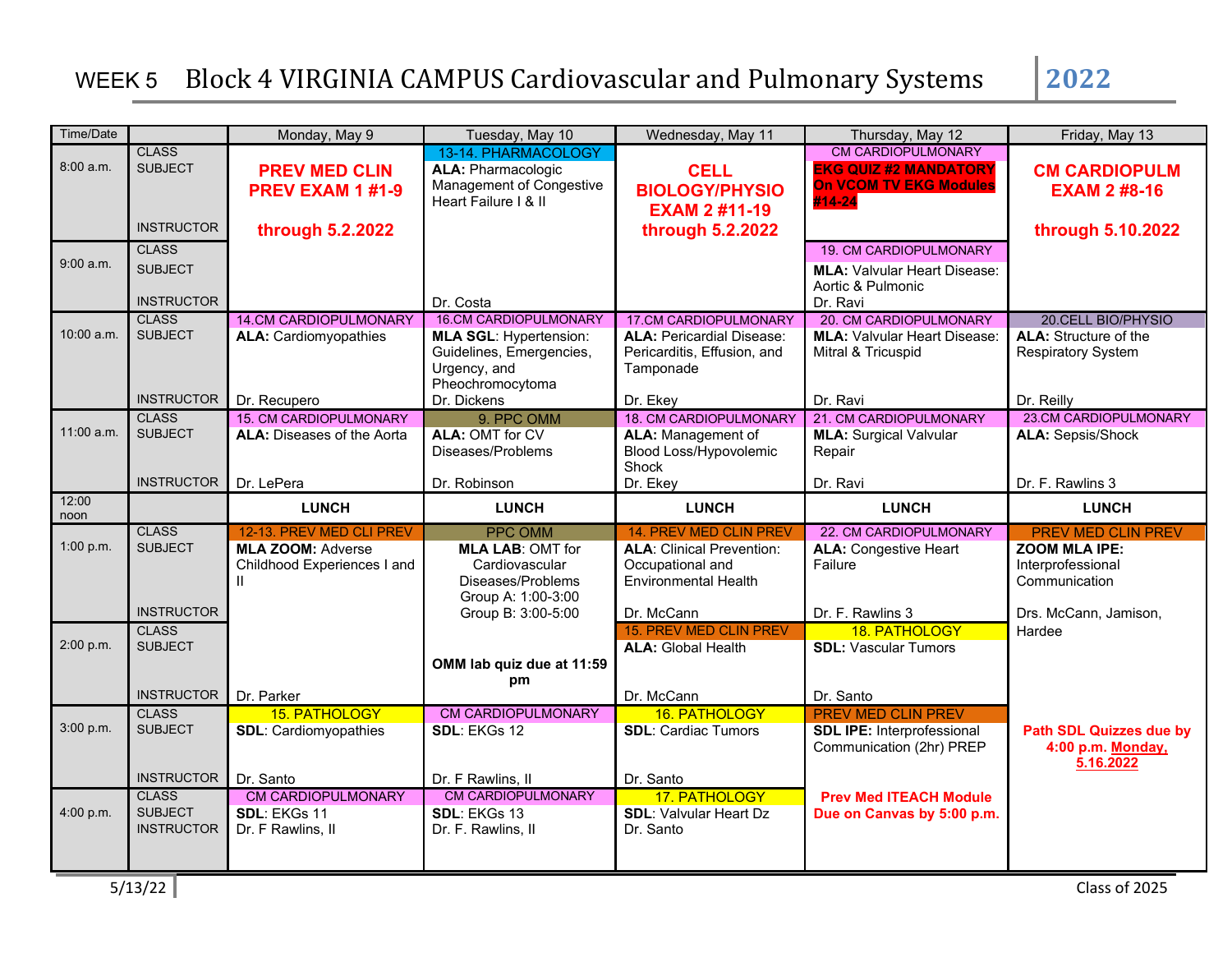| Time/Date    |                                   | Monday, May 16                                                     | Tuesday, May 17                                             | Wednesday, May 18                           | Thursday, May 19                                       | Friday, May 20                                    |
|--------------|-----------------------------------|--------------------------------------------------------------------|-------------------------------------------------------------|---------------------------------------------|--------------------------------------------------------|---------------------------------------------------|
|              | <b>CLASS</b>                      |                                                                    | 15-16. PHARMACOLOGY                                         |                                             | 23-24. CELL BIO/PHYS                                   | 27. CM CARDIOPULMON                               |
| 8:00a.m.     | <b>SUBJECT</b>                    | <b>PREV MED CLIN PREV</b>                                          | <b>ALA: Management of</b><br>Arrhythmias I and II           | <b>FINAL EKG EXAM</b>                       | ALA: Mechanism of                                      | <b>MLA CBL: Infect Agents</b>                     |
|              |                                   | FINAL EXAM #10-15                                                  |                                                             | including CM lectures                       | Breathing I and II                                     | of Pericarditis,<br>Myocarditis, Endocarditis     |
|              | <b>INSTRUCTOR</b>                 | through 5.11.2022                                                  |                                                             | #24-25                                      |                                                        | VCOM II Dr. T Johnson                             |
|              | <b>CLASS</b>                      |                                                                    |                                                             |                                             |                                                        | 28. CM CARDIOPULMON                               |
| $9:00$ a.m.  | <b>SUBJECT</b>                    |                                                                    |                                                             |                                             |                                                        | <b>MLA CBL: Myocarditis &amp;</b>                 |
|              |                                   |                                                                    |                                                             |                                             |                                                        | Endocarditis VCOM II                              |
|              | <b>INSTRUCTOR</b><br><b>CLASS</b> | 24-25. CM CARDIOPULMONARY                                          | Dr. Costa<br>11. ANATOMY                                    | 21-22. CELL BIO/PHYS                        | Dr. Reilly<br>26. CM CARDIOPULM                        | Dr. LePera<br>21. PATHOLOGY                       |
| $10:00$ a.m. | <b>SUBJECT</b>                    | <b>MLA: Dysrhythmia Mgmt:</b>                                      | <b>ALA: Larynx and Upper</b>                                | ALA: Oxygen Transport in                    | MLA ZOOM: Cancer of                                    | <b>MLA CBL: Myocarditis</b>                       |
|              |                                   | Supravent Arrhythmias: SVT,                                        | Airway                                                      | the Blood I and II                          | the Head, Neck and                                     | and Pericardial Disease                           |
|              |                                   | Flutter, WPW,                                                      |                                                             |                                             | Throat                                                 | <b>VCOM II</b>                                    |
|              | <b>INSTRUCTOR</b>                 | Bradycardia: Mgmt & Pacing &                                       | Dr. Carpenetti                                              |                                             | Dr. Prussin                                            | Dr. Santo                                         |
| $11:00$ a.m. | <b>CLASS</b><br><b>SUBJECT</b>    | Vent Arrhythmias: Acute, Chronic                                   | 12. ANATOMY                                                 |                                             | PREV MED CLIN PREV                                     | 22. PATHOLOGY                                     |
|              |                                   | & their Mgmt. Dr. F Rawlins, II<br><b>Workshop ONE HR/STUDENT:</b> | <b>ALA: Clin Anatomy: Upper</b><br>Resp System, Pharynx and |                                             | <b>MLA: Intro to Community</b><br><b>Based Project</b> | <b>MLA CBL: Infective</b><br>Endocarditis VCOM II |
|              |                                   | 5/16 1-5 p, 5/17 1-5 p                                             | Larynx                                                      |                                             |                                                        |                                                   |
|              | <b>INSTRUCTOR</b>                 |                                                                    | Dr. Breiner                                                 | Dr. Reilly                                  | Drs. McCann & Callahan                                 | Dr. Santo                                         |
|              |                                   |                                                                    |                                                             |                                             |                                                        |                                                   |
| 12:00 noon   |                                   | <b>LUNCH</b>                                                       | <b>LUNCH</b>                                                | <b>LUNCH</b>                                | <b>LUNCH</b>                                           | <b>LUNCH</b>                                      |
| 1:00 p.m.    | <b>CLASS</b><br><b>SUBJECT</b>    | <b>ICC CARDIOPULM</b>                                              | <b>ICC CARDIOPULM</b>                                       | <b>ANATOMY</b>                              | <b>CLINICAL</b>                                        | <b>PREV MED CLIN PREV</b>                         |
|              |                                   | <b>SDL: Hospital ICC Module</b><br>(VCOM TV) assignment            | <b>SDL: Hospital ICC Module</b><br>(VCOM TV) assignment     | MLA LAB: Larynx and<br><b>Upper Airway</b>  | <b>PROCEDURAL SKILLS</b>                               | <b>MLA SGL: Learning</b><br>Circle VCOM II        |
|              |                                   |                                                                    |                                                             | Group B: 1:00-3:00                          |                                                        |                                                   |
|              |                                   |                                                                    |                                                             | Group A: 3:00-5:00                          |                                                        |                                                   |
|              | <b>INSTRUCTOR</b>                 | due at 11:59pm 5.30.2022                                           | due at 11:59pm 5.30.2022                                    |                                             | $1-5$                                                  |                                                   |
| 2:00 p.m.    | <b>CLASS</b><br><b>SUBJECT</b>    | <b>ICC CARDIOPULM</b><br><b>SDL: Hospital ICC Module</b>           | <b>ICC CARDIOPULM</b><br><b>SDL: Hospital ICC Module</b>    | 19. PATHOLOGY<br><b>SDL: Aneurysms</b>      |                                                        |                                                   |
|              |                                   | (VCOM TV) assignment                                               | (VCOM TV) assignment                                        |                                             |                                                        |                                                   |
|              | <b>INSTRUCTOR</b>                 | due at 11:59pm 5.30.2022                                           | due at 11:59pm 5.30.2022                                    | Dr. Santo                                   |                                                        | Drs. McCann & Callahan                            |
|              | <b>CLASS</b>                      | <b>ICC CARDIOPULM</b>                                              | <b>ICC CARDIOPULM PULM</b>                                  | 20. PATHOLOGY                               |                                                        |                                                   |
| 3:00 p.m.    | <b>SUBJECT</b>                    | <b>SDL: Hospital ICC Module</b>                                    | <b>SDL: Hospital ICC Module</b>                             | <b>SDL: Rheumatic Fever and</b>             |                                                        | Path SDL Quizzes due                              |
|              | <b>INSTRUCTOR</b>                 | (VCOM TV) assignment<br>due at 11:59pm 5.30.2022                   | (VCOM TV) assignment<br>due at 11:59pm 5.30.2022            | <b>Rheumatic Heart Disease</b><br>Dr. Santo |                                                        | at 4:00 p.m. today                                |
|              | <b>CLASS</b>                      |                                                                    |                                                             | Anatomy pre-lab                             |                                                        |                                                   |
| 4:00 p.m.    | <b>SUBJECT</b>                    |                                                                    |                                                             | quiz due by 1:00 p.m.                       |                                                        |                                                   |
|              | <b>INSTRUCTOR</b>                 | <b>Prev Med Reflection due</b>                                     |                                                             |                                             |                                                        | <b>CBL Assignment</b>                             |
|              |                                   | In Canvas by 11:59 pm today                                        |                                                             |                                             |                                                        | Due by 11:59 p.m.                                 |
|              |                                   |                                                                    |                                                             |                                             |                                                        |                                                   |
|              |                                   |                                                                    |                                                             |                                             |                                                        |                                                   |
|              |                                   |                                                                    |                                                             |                                             |                                                        |                                                   |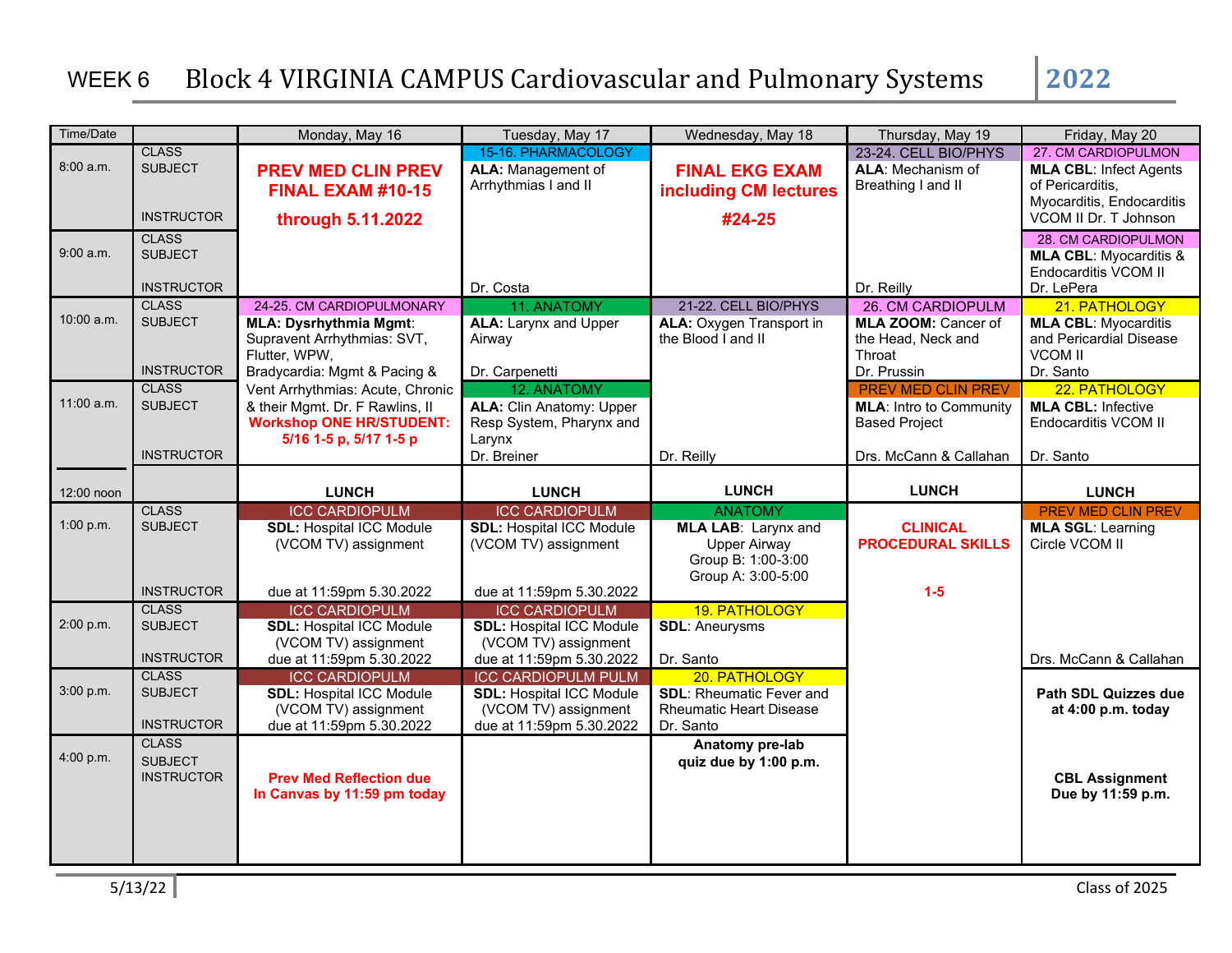| Time/Date    |                                | Monday, May 23                                    | Tuesday, May 24                           | Wednesday, May 25                               | Thursday, May 26          | Friday, May 27                                     |
|--------------|--------------------------------|---------------------------------------------------|-------------------------------------------|-------------------------------------------------|---------------------------|----------------------------------------------------|
|              | <b>CLASS</b>                   |                                                   | 24. PATHOLOGY                             | <b>ANATOMY</b>                                  |                           |                                                    |
| 8:00 a.m.    | <b>SUBJECT</b>                 | <b>PATHOLOGY</b>                                  | <b>SDL:</b> Histology of the              | <b>MLA LAB: Lower Airway</b>                    | <b>PPC OMM EXAM 1</b>     | <b>CM CARDIOPULM</b>                               |
|              |                                | <b>EXAM 2 #10-22</b>                              | <b>Respiratory System</b>                 |                                                 | #1-9 through              | <b>EXAM 3 #17-28</b>                               |
|              | <b>INSTRUCTOR</b>              | through 5.20.2022                                 | Dr. Hill                                  | Group A: 8:00-10:00                             | 5.10.2022                 | through                                            |
| 9:00 a.m.    | <b>CLASS</b>                   |                                                   | 25. PATHOLOGY                             | Group B: 10:00-12:00                            |                           | 5.20.2022                                          |
|              | <b>SUBJECT</b>                 |                                                   | <b>SDL LAB: Histology of the</b>          |                                                 |                           | (Excluding #24-25)                                 |
|              | <b>INSTRUCTOR</b>              |                                                   | <b>Respiratory System</b><br>Dr. Hill     |                                                 |                           |                                                    |
|              | <b>CLASS</b>                   | <b>29.CM CARDIOPULMON</b>                         | 10. PPC OMM                               |                                                 |                           | 30.CM CARDIOPULMON                                 |
| $10:00$ a.m. | <b>SUBJECT</b>                 | <b>ALA: Non-Cancerous</b>                         | <b>ALA: Pulmonary System:</b>             |                                                 |                           | <b>ALA: Chronic Obstructive</b>                    |
|              |                                | Tumors of the Head and                            | Med Hx, DDX, PE &                         |                                                 |                           | <b>Pulmonary Disease</b>                           |
|              | <b>INSTRUCTOR</b>              | <b>Neck</b><br>Dr. LePera                         | Screening/Prevention<br>Dr. Dickens       |                                                 |                           | Dr. F Rawlins 3                                    |
|              |                                |                                                   |                                           |                                                 | <b>PPC OMM</b>            |                                                    |
| 11:00 a.m.   | <b>CLASS</b><br><b>SUBJECT</b> | 13. ANATOMY                                       | 11. PPC OMM                               |                                                 | <b>PRACTICAL</b>          | 16. ANATOMY                                        |
|              |                                | <b>ALA: Respiratory</b><br>Embryology: Larynx and | <b>MLA LAB: Lung Sounds</b><br>Online     |                                                 | <b>EXAM1</b>              | <b>ALA: Posterior Thoracic</b><br>Wall             |
|              |                                | Lungs                                             |                                           |                                                 | <b>WITH HARVEY SKILLS</b> |                                                    |
|              |                                |                                                   |                                           | Anatomy pre-lab                                 |                           |                                                    |
|              | <b>INSTRUCTOR</b>              | Dr. Hrubec                                        |                                           | quiz due by 8:00 a.m.                           |                           | Dr. Carpenetti                                     |
| $12:00$ noon |                                | <b>LUNCH</b>                                      | <b>LUNCH</b>                              | <b>LUNCH</b>                                    |                           | <b>LUNCH</b>                                       |
|              | <b>CLASS</b>                   | $\overline{\text{CBL}}$<br>Wrap-Up                | <b>PPC OMM</b>                            |                                                 |                           | <b>ANATOMY</b>                                     |
| 1:00 p.m.    | <b>SUBJECT</b>                 | <b>MLA CBL: Infections of</b>                     | <b>MLA LAB: Pulmonary</b>                 | <b>CLINICAL PROCEDURAL</b>                      |                           | <b>MLA LAB: Posterior</b>                          |
|              |                                | Heart CBL Wrap up (4hr)<br>Drs. LePera, Johnson,  | System: Med Hx, DDX and<br>PE with Harvey |                                                 |                           | <b>Thoracic Wall</b>                               |
|              | <b>INSTRUCTOR</b>              | Santo                                             | $1:00-3:00$ - Group B1/B2                 | <b>SKILLS 1-5</b>                               |                           |                                                    |
|              | <b>CLASS</b>                   | 14. ANATOMY                                       | in OMM Lab                                | 26. PATHOLOGY                                   |                           | Group B: 1:00-3:00                                 |
| 2:00 p.m.    | <b>SUBJECT</b>                 | <b>ALA: Lower Airway</b>                          | 1:00-2:00 - Group A1 in                   | <b>SDL: Tumors of the Upper</b>                 |                           | Group A: 3:00-5:00                                 |
|              | <b>INSTRUCTOR</b>              |                                                   | Classroom 1                               | <b>Respiratory Tract</b>                        |                           |                                                    |
|              | <b>CLASS</b>                   | Dr. Carpenetti<br><b>15. ANATOMY</b>              | 2:00-3:00 - Group A2 in<br>Classroom 1    | Dr. Santo<br>27. PATHOLOGY                      |                           | Anatomy pre-lab quiz<br>due by 1:00 p.m.           |
| 3:00 p.m.    | <b>SUBJECT</b>                 | <b>ALA: Clinical Anatomy:</b>                     | 3:00-5:00 - Group A1/A2                   | <b>SDL: Bronchiectasis</b>                      |                           |                                                    |
|              |                                | Laryngoscopy,                                     | in OMM Lab                                |                                                 |                           | Path SDL Quizzes due at                            |
|              |                                | Bronchoscopy, Intubation                          | $3:00-4:00$ - Group B1 in                 |                                                 |                           | 4:00 p.m. today                                    |
|              | <b>INSTRUCTOR</b>              | Dr. F. Rawlins 3                                  | Classroom 1                               | Dr. Santo                                       |                           |                                                    |
| 4:00 p.m.    | <b>CLASS</b><br><b>SUBJECT</b> | 23. PATHOLOGY<br><b>SDL:</b> Tumors of Head,      | 4:00-5:00 - Group B2 in<br>Classroom 1    | 28. PATHOLOGY<br><b>SDL: Pulmonary Vascular</b> |                           | <b>Anatomy Clinical Cases</b><br>due by 11:59 p.m. |
|              |                                | <b>Neck</b>                                       |                                           | <b>Disorders</b>                                |                           |                                                    |
|              |                                |                                                   |                                           |                                                 |                           |                                                    |
|              | <b>INSTRUCTOR</b>              | Dr. Santo                                         | OMM lab quiz due at                       | Dr. Santo                                       |                           |                                                    |
|              |                                |                                                   | $11:59$ pm                                |                                                 |                           |                                                    |
|              |                                |                                                   |                                           |                                                 |                           |                                                    |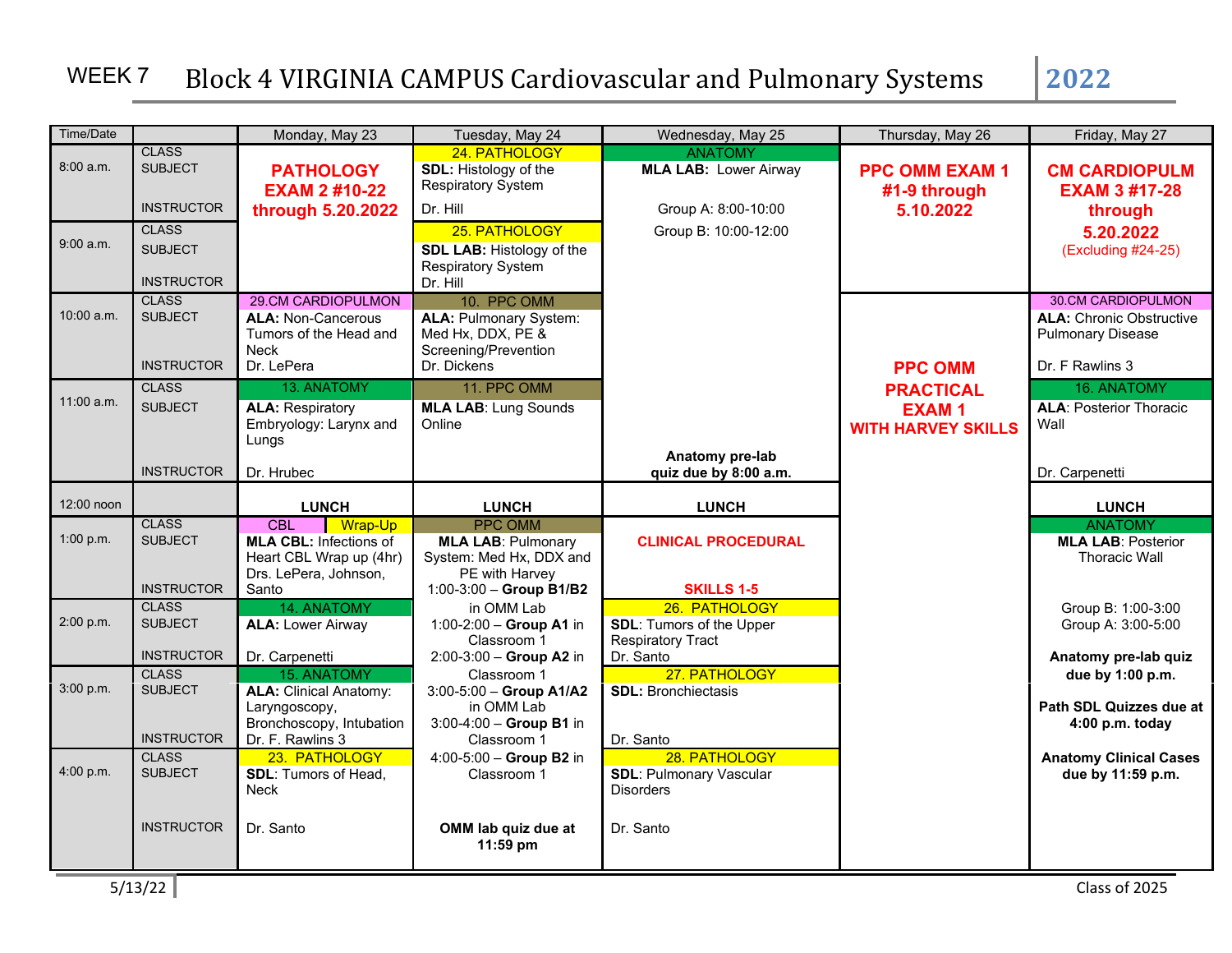| <b>Time/Date</b> |                                   | Monday, May 30                       | Tuesday, May 31                   | Wednesday, June 1                                 | Thursday, June 2                     | Friday, June 3                                   |
|------------------|-----------------------------------|--------------------------------------|-----------------------------------|---------------------------------------------------|--------------------------------------|--------------------------------------------------|
|                  | <b>CLASS</b>                      |                                      | 31-33.CM CARDIOPULMONARY          | 25-26. CELL BIOLOGY/PHYS                          |                                      | 27. CELL BIOLOGY/PHYSIO                          |
| 8:00a.m.         | <b>SUBJECT</b>                    | <b>HAPPY</b>                         | ALA: Infectious Agents of the     | <b>ALA:</b> Lung Volumes and                      | <b>ANATOMY FINAL EXAM</b>            | <b>ALA:</b> Lung Volumes and                     |
|                  |                                   | <b>MEMORIAL</b>                      | Respiratory Tract I, II and III   | Capacities I and II VCOM II                       | #11-16 through                       | Capacities III                                   |
|                  |                                   |                                      | (micro) VCOM II                   |                                                   | 5.27.2022                            |                                                  |
|                  | <b>INSTRUCTOR</b>                 | <b>DAY!</b>                          |                                   |                                                   |                                      | Dr. Reilly                                       |
|                  | <b>CLASS</b>                      |                                      |                                   |                                                   |                                      | 28. CELL BIOLOGY/PHYSIO                          |
| 9:00 a.m.        | <b>SUBJECT</b>                    |                                      |                                   |                                                   |                                      | ALA: Gas Exchange I                              |
|                  |                                   |                                      |                                   |                                                   |                                      |                                                  |
|                  | <b>INSTRUCTOR</b>                 |                                      |                                   | Dr. Reilly                                        |                                      | Dr. Reilly                                       |
| 10:00 a.m.       | <b>CLASS</b>                      |                                      |                                   | <b>35.CM CARDIOPULMON</b>                         | <b>ANATOMY PRACTICAL</b>             | 36. CM CARDIOPULMONARY                           |
|                  | <b>SUBJECT</b>                    |                                      |                                   | <b>ALA: Pulmonary Diagnostic</b><br>Tests VCOM II | <b>EXAM2</b>                         | <b>ALA: Tuberculosis and</b><br>Management       |
|                  | <b>INSTRUCTOR</b>                 |                                      | Drs. F. Rawlins 3, T. Johnson     | Dr. F Rawlins 3                                   | <b>LABS #5-7</b>                     | Dr. F Rawlins 3                                  |
|                  | <b>CLASS</b>                      |                                      | 34. CM CARDIOPULMONARY            |                                                   |                                      | 37. CM CARDIOPULMONARY                           |
| 11:00 a.m.       | <b>SUBJECT</b>                    |                                      | <b>ALA: Pulmonary Vascular Dz</b> |                                                   |                                      |                                                  |
|                  |                                   |                                      | <b>VCOM II</b>                    |                                                   |                                      | <b>ALA: Multi-Drug Resistant</b><br>Tuberculosis |
| 12:00 noon       | <b>INSTRUCTOR</b>                 |                                      | Dr. Bolin                         |                                                   |                                      | Dr. F Rawlins 3                                  |
|                  |                                   |                                      | <b>LUNCH</b>                      | <b>LUNCH</b>                                      |                                      | <b>LUNCH</b>                                     |
|                  | <b>CLASS</b>                      | <b>ICC CARDIOPULM</b>                | <b>ICC CARDIOPULM</b>             | <b>PREV MED CLIN PREV</b>                         |                                      | <b>ICC CARDIOPULM</b>                            |
| 1:00 p.m.        | <b>SUBJECT</b>                    | <b>Hospital ICC</b>                  | <b>Clinical Integration</b>       | <b>MLA SGL: Learning Circle</b>                   |                                      | <b>Clinical Integration</b>                      |
|                  |                                   | Module (SDL -                        |                                   | <b>VCOM II</b>                                    |                                      |                                                  |
|                  | <b>INSTRUCTOR</b>                 | <b>VCOM TV)</b>                      | <b>Session (CIS) Clinical</b>     |                                                   |                                      | <b>Session (CIS) Clinical</b>                    |
|                  |                                   | assignment from                      | <b>Decision Model (CDM)</b>       |                                                   |                                      | <b>Decision Model (CDM)</b>                      |
|                  | <b>CLASS</b>                      | 5.16-5.17 due at<br>11:59 p.m. today |                                   |                                                   | 29. PATHOLOGY                        |                                                  |
| 2:00 p.m.        |                                   |                                      |                                   |                                                   |                                      |                                                  |
|                  | <b>SUBJECT</b>                    |                                      |                                   |                                                   | <b>SDL: Disorders of the Pleura,</b> | Path SDL Quizzes due at                          |
|                  |                                   |                                      |                                   |                                                   | Diaphragm & Chest Wall               | 4:00 p.m. today                                  |
|                  | <b>INSTRUCTOR</b>                 |                                      |                                   | Dr. McCann                                        | Dr. Santo                            |                                                  |
|                  | <b>CLASS</b>                      |                                      |                                   |                                                   | 30. PATHOLOGY                        |                                                  |
| 3:00 p.m.        | <b>SUBJECT</b>                    |                                      | <b>Assigned Clinical</b>          |                                                   | <b>SDL: Asthma</b>                   | <b>Assigned Clinical</b>                         |
|                  |                                   |                                      | <b>Integration Session Survey</b> |                                                   |                                      | <b>Integration Session Survey</b>                |
|                  |                                   |                                      | (CIS) (ICC) due 11:59 p.m.        |                                                   |                                      | (CIS) (ICC) due 11:59 p.m.                       |
|                  | <b>INSTRUCTOR</b><br><b>CLASS</b> |                                      |                                   | <b>Clinical Decision Model</b>                    | Dr. Santo<br>31. PATHOLOGY           | <b>Clinical Decision Model</b>                   |
| 4:00 p.m.        | <b>SUBJECT</b>                    |                                      |                                   | $(ICC)$ due 11:59 p.m. for                        |                                      |                                                  |
|                  |                                   |                                      |                                   | <b>CIS on 5.31</b>                                | <b>SDL: Obstructive Lung Disease</b> | (ICC) due on <b>6.4, 11:59</b><br>p.m. for CIS   |
|                  | <b>INSTRUCTOR</b>                 |                                      |                                   |                                                   | Dr. Santo                            |                                                  |
|                  |                                   |                                      | <b>COMSAE 2 CLASSRMS 1&amp;2</b>  | COMPE 1-5 pm                                      |                                      |                                                  |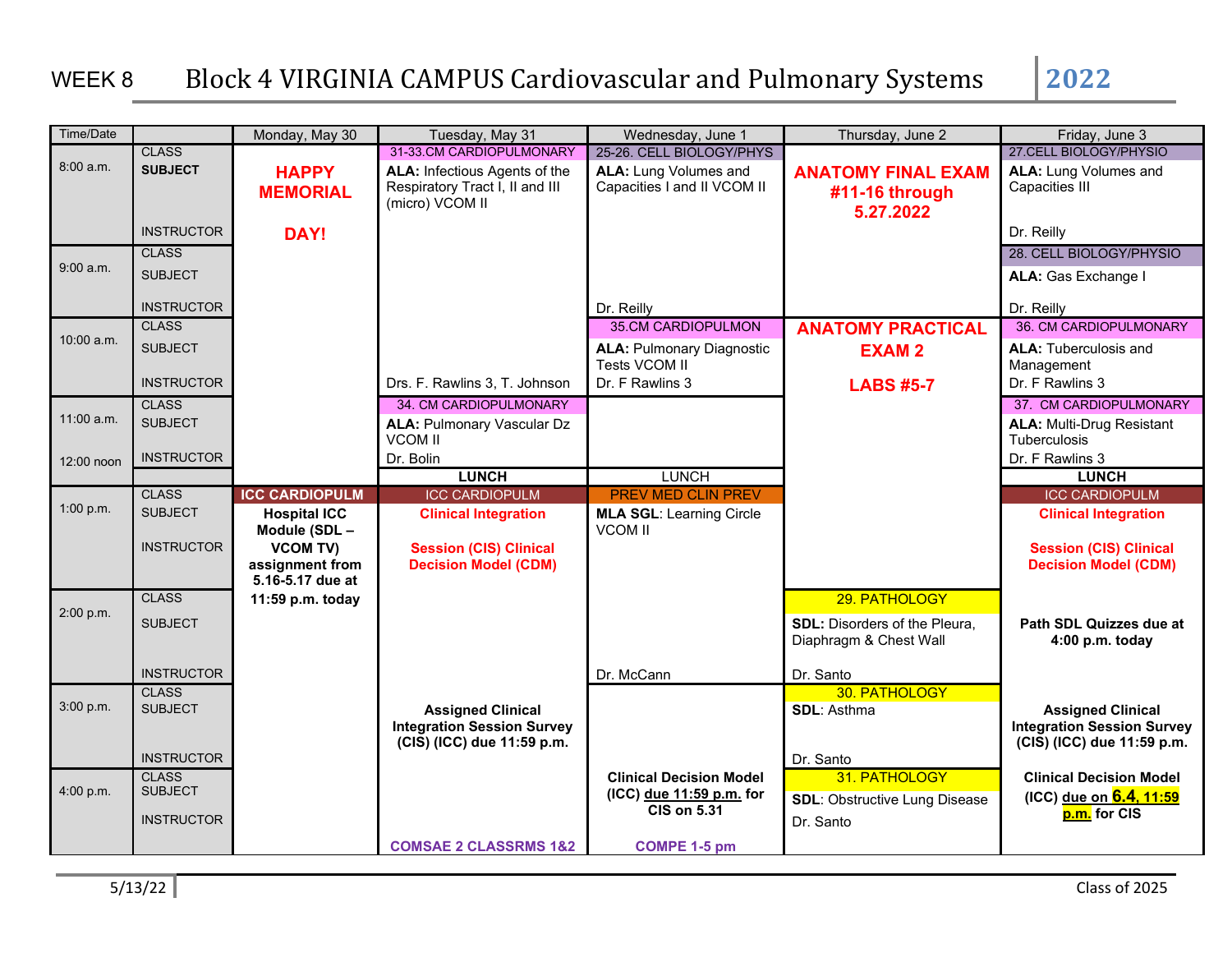| Time/Date     |                                | Monday, June 6           | Tuesday, June 7                                           | Wednesday, June 8                 | Thursday, June 9                     | Friday, June 10          |
|---------------|--------------------------------|--------------------------|-----------------------------------------------------------|-----------------------------------|--------------------------------------|--------------------------|
|               | <b>CLASS</b>                   | <b>ICC CARDIOPULM</b>    | 29. CELL BIOLOGY/PHYSIO                                   |                                   | 33. CELL BIOLOGY/PHYSIO              | <b>ICC CARDIOPULM</b>    |
| 8:00a.m.      | <b>SUBJECT</b>                 | <b>PATIENT</b>           | ALA: Gas Exchange II                                      | <b>CM CARDIOPULM</b>              | <b>ALA:</b> Integrative Functions of | <b>PATIENT</b>           |
|               |                                | <b>ENCOUNTER</b>         |                                                           | <b>EXAM 4 #29-34</b>              | Pulmonology                          | <b>ENCOUNTER &amp;</b>   |
|               |                                | & CASE                   |                                                           | through 5.31.2022                 |                                      | <b>CASE Presentation</b> |
|               |                                | <b>Presentation</b>      |                                                           |                                   |                                      |                          |
|               | <b>INSTRUCTOR</b>              |                          | Dr. Reilly                                                |                                   | Dr. Reilly                           |                          |
|               | <b>CLASS</b>                   |                          | 30. Cell BIOLOGY/PHYSIO                                   | 31. CELL BIOLOGY/PHYSIO           | 39. CM CARDIOPULMONARY               |                          |
| 9:00 a.m.     | <b>SUBJECT</b>                 |                          | <b>ALA: Ventilation-Perfusion</b>                         | <b>ALA: Ventilation-Perfusion</b> | ALA: Asthma: Diagnosis,              |                          |
|               |                                |                          | Relationship I                                            | Relationship II                   | Guidelines, Management               |                          |
|               | <b>INSTRUCTOR</b>              |                          | Dr. Reilly                                                | Dr. Reilly                        | Dr. Williams                         |                          |
|               | <b>CLASS</b>                   |                          | 12. PPC OMM                                               | 32. CELL BIOLOGY/PHYSIO           | 14. PPC OMM                          |                          |
| $10:00$ a.m.  | <b>SUBJECT</b>                 |                          | ALA: DDX for Shortness of                                 | <b>ALA: Control of Breathing</b>  | <b>MLA: Integrated CP Exam:</b>      |                          |
|               |                                |                          | <b>Breath</b>                                             |                                   | Severe Aortic Stenosis Case          |                          |
|               | <b>INSTRUCTOR</b>              |                          | Dr. Dickens                                               | Dr. Reilly                        | Dr. Bolin                            |                          |
|               | <b>CLASS</b>                   |                          | 13. PPC OMM                                               | <b>38.CM CARDIOPULMONARY</b>      | 15. PPC OMM                          |                          |
| $11:00$ a.m.  | <b>SUBJECT</b>                 |                          | <b>ALA: Respiratory</b>                                   | <b>ALA: Respiratory Failure</b>   | <b>SDL: Concepts of Still</b>        |                          |
|               |                                |                          | Disorders: Osteopathic                                    |                                   | Technique vs. Facilitated            |                          |
|               |                                |                          | Considerations                                            |                                   | <b>Positional Release</b>            |                          |
|               | <b>INSTRUCTOR</b>              |                          | Dr. Dickens                                               | Dr. Ekey                          | Dr. Tobey                            |                          |
| 12:00<br>noon |                                |                          | <b>LUNCH</b>                                              | <b>LUNCH</b>                      | <b>LUNCH</b>                         |                          |
|               | <b>CLASS</b>                   |                          | <b>PPC OMM</b>                                            | <b>PREV MED CLIN PREV</b>         | <b>PPC OMM</b>                       |                          |
| 1:00 p.m.     | <b>SUBJECT</b>                 |                          | <b>MLA LAB: Respiratory</b>                               | <b>MLA: Presentation of</b>       | <b>MLA LAB: FPR for Cervical</b>     | Path SDL Quizzes due     |
|               |                                |                          | Disorders: Osteopathic                                    | <b>Community Based Project</b>    | and Thoracic Regions                 | at 4:00 p.m. today       |
|               |                                |                          | Considerations                                            |                                   |                                      |                          |
|               | <b>INSTRUCTOR</b>              |                          |                                                           |                                   | Group B: 1:00-3:00                   |                          |
| 2:00 p.m.     | <b>CLASS</b><br><b>SUBJECT</b> |                          | Group A: 1:00-3:00                                        |                                   | Group A: 3:00-5:00                   |                          |
|               |                                |                          | Group B: 3:00-5:00                                        |                                   | OMM lab quiz due at                  |                          |
|               | <b>INSTRUCTOR</b>              | ICC Survey due at 11:59  | OMM lab quiz due at                                       |                                   | 11:59 p.m.                           | ICC Survey due at        |
|               |                                | p.m.                     | $11:59$ p.m.                                              |                                   |                                      | 11:59 p.m.               |
|               | <b>CLASS</b>                   |                          | 32. PATHOLOGY                                             |                                   | 34. PATHOLOGY                        |                          |
| 3:00 p.m.     | <b>SUBJECT</b>                 | <b>OPTIONAL: Patient</b> | <b>SDL: Immuno of Cardiac &amp;</b>                       |                                   | <b>SDL: Restrictive Lung Dz</b>      | <b>OPTIONAL: Patient</b> |
|               | <b>INSTRUCTOR</b>              | encounter exception      | <b>Pulmonary Transport</b>                                |                                   | Dr. Santo                            | encounter exception      |
|               |                                | form due at 11:59 p.m.   | Dr. Santo                                                 |                                   |                                      | form due at 11:59 p.m.   |
| .4:00 p.m.    | <b>CLASS</b><br><b>SUBJECT</b> |                          | 33. PATHOLOGY                                             |                                   | 35. PATHOLOGY                        |                          |
|               |                                |                          | <b>SDL: Acute Respiratory</b><br><b>Distress Syndrome</b> |                                   | <b>SDL:</b> Lung Cancer              |                          |
|               | <b>INSTRUCTOR</b>              |                          | Dr. Santo                                                 |                                   | Dr. Santo                            |                          |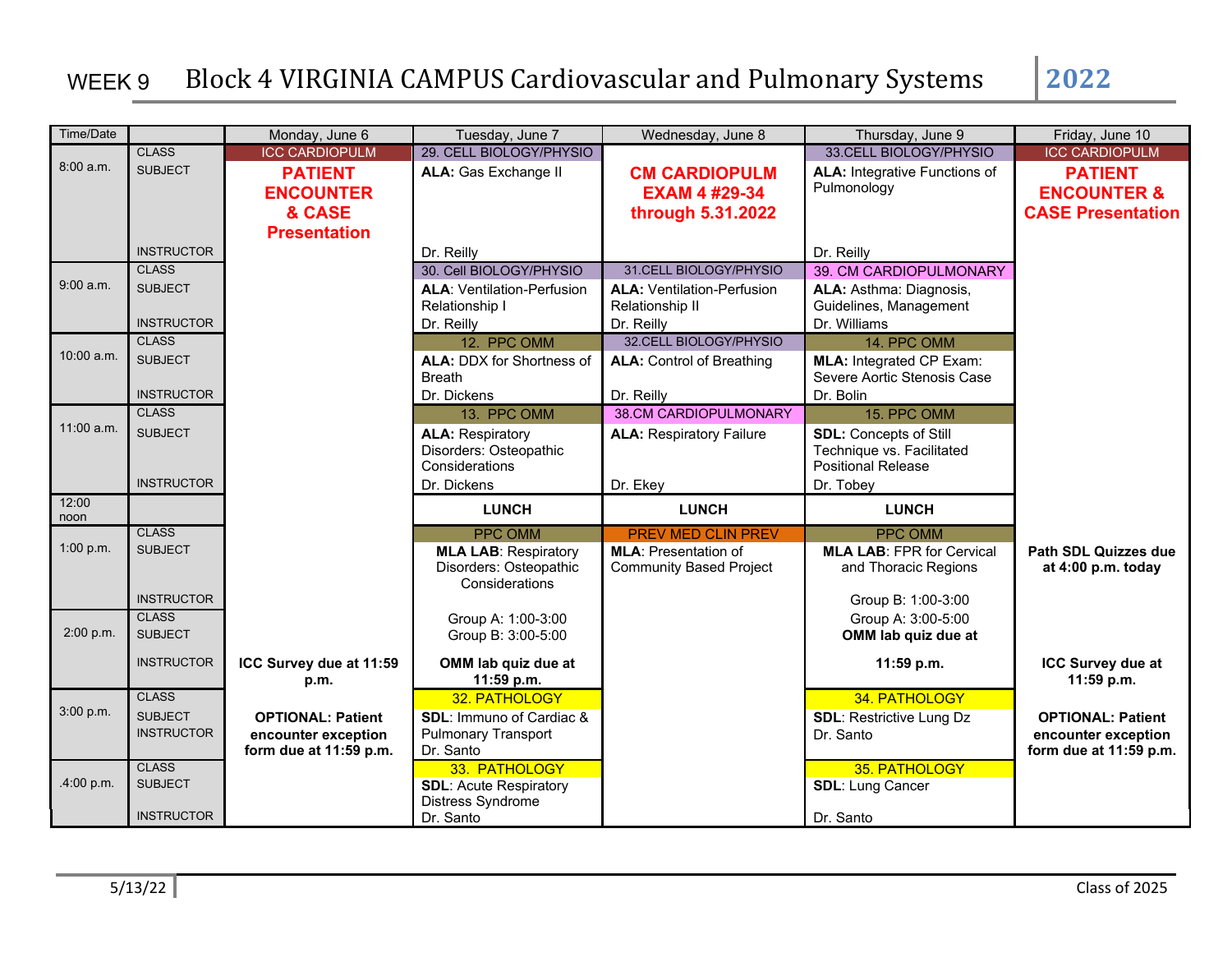| Time/Date     |                                                     | Monday, June 13                                                                         | Tuesday, June 14                                                                                   | Wednesday, June 15                                                  | Thursday, June 16                                                                        | Friday, June 17                                                                |
|---------------|-----------------------------------------------------|-----------------------------------------------------------------------------------------|----------------------------------------------------------------------------------------------------|---------------------------------------------------------------------|------------------------------------------------------------------------------------------|--------------------------------------------------------------------------------|
| 8:00 a.m.     | <b>CLASS</b><br><b>SUBJECT</b>                      | <b>CELL</b><br><b>BIOLOGY/PHYSIO</b>                                                    | <b>42. CM CARDIOPULMONARY</b><br><b>ALA: Community Acquired</b><br>Pneumonias: Bacterial, Atypical | <b>PATHOLOGY FINAL</b><br><b>EXAM #23-35</b>                        | 46-47. CM CARDIOPULM<br><b>MLA: Lung Cancer I and</b><br>Ш                               | <b>CM CARDIOPULM</b><br><b>EXAM 5 #35-45</b>                                   |
|               | <b>INSTRUCTOR</b>                                   | <b>FINAL EXAM</b><br>#20-33                                                             | Dr. Williams                                                                                       | through 6.9.2022                                                    |                                                                                          | through 6.14.2022                                                              |
| 9:00 a.m.     | <b>CLASS</b><br><b>SUBJECT</b><br><b>INSTRUCTOR</b> | through 6.9.2022                                                                        | 43.CM CARDIOPULMONARY<br><b>ALA: Nosocomial Pneumonias:</b><br>HAP and VAP<br>Dr. Williams         |                                                                     | Dr. Brooks                                                                               |                                                                                |
|               | <b>CLASS</b>                                        | 40. CM CARDIOPULMON                                                                     | <b>44.CM CARDIOPULMONARY</b>                                                                       | <b>19. PHARMACOLOGY</b>                                             | <b>48.CM CARDIOPULM</b>                                                                  | 50.CM CARDIOPULM                                                               |
| 10:00 a.m.    | <b>SUBJECT</b>                                      | <b>ALA:</b> Approach to Pt with<br>Acute Stridor (tracheitis,<br>epiglottitis, & croup) | <b>ALA:</b> Influenza and Other Viral<br><b>Respiratory Tract Infections</b>                       | <b>ALA: Antibiotic Agents for</b><br>Lower Resp Tract<br>Infections | <b>ALA: Cystic Fibrosis</b>                                                              | <b>ALA: Nutrition and</b><br><b>Pulmonary Disease</b>                          |
|               | <b>INSTRUCTOR</b>                                   | Dr. Whalen                                                                              | Dr. F Rawlins 3                                                                                    | Dr. Jamison                                                         | Dr. A Abraham                                                                            | Dr. Wilson                                                                     |
| $11:00$ a.m.  | <b>CLASS</b><br><b>SUBJECT</b>                      | <b>41.CM CARDIOPULMON</b><br><b>ALA: Lower Respiratory</b><br>Disorders in Children     | 45. CM CARDIOPULMONARY<br><b>ALA:</b> Fungal and Opportunistic<br><b>Respiratory Infections</b>    | 20. PHARMACOLOGY<br>ALA: Drugs for<br>Tuberculosis                  | 49. CM CARDIOPULM<br><b>ALA: Deep Vein</b><br>Thrombosis and<br><b>Pulmonary Embolus</b> | 51. CM CARDIOPULM<br><b>ALA: Acute Obstructive</b><br><b>Pulmonary Disease</b> |
|               | <b>INSTRUCTOR</b>                                   | Dr. Whalen                                                                              | Dr. F Rawlins 3                                                                                    | Dr. Jamison                                                         | Dr. LePera                                                                               | Dr. F Rawlins 3                                                                |
| 12:00<br>noon |                                                     | <b>LUNCH</b>                                                                            | <b>LUNCH</b>                                                                                       | <b>LUNCH</b>                                                        | <b>LUNCH</b>                                                                             | <b>LUNCH</b>                                                                   |
| 1:00 p.m.     | <b>CLASS</b><br><b>SUBJECT</b><br><b>INSTRUCTOR</b> | <b>CARDIOPULM SIM</b><br>$1:00 - 5:00$                                                  | 17-18. PHARMACOLOGY<br>ALA: Drugs for COPD, Asthma I<br>and II                                     | <b>CARDIOPULM SIM</b><br>$1:00 - 5:00$                              | PPC OMM<br><b>MLA LAB: Still Technique</b><br>Group A: 1:00-3:00                         | <b>CARDIOPULM SIM</b><br>$1:00 - 5:00$                                         |
| 2:00 p.m.     | <b>CLASS</b><br><b>SUBJECT</b><br><b>INSTRUCTOR</b> |                                                                                         | Dr. Jamison                                                                                        |                                                                     | Group B: 3:00-5:00<br>OMM lab quiz due at<br>11:59 p.m.                                  |                                                                                |
| 3:00 p.m.     | <b>CLASS</b><br><b>SUBJECT</b><br><b>INSTRUCTOR</b> |                                                                                         |                                                                                                    |                                                                     |                                                                                          |                                                                                |
| 4:00 p.m.     | <b>CLASS</b><br><b>SUBJECT</b><br><b>INSTRUCTOR</b> |                                                                                         |                                                                                                    |                                                                     |                                                                                          |                                                                                |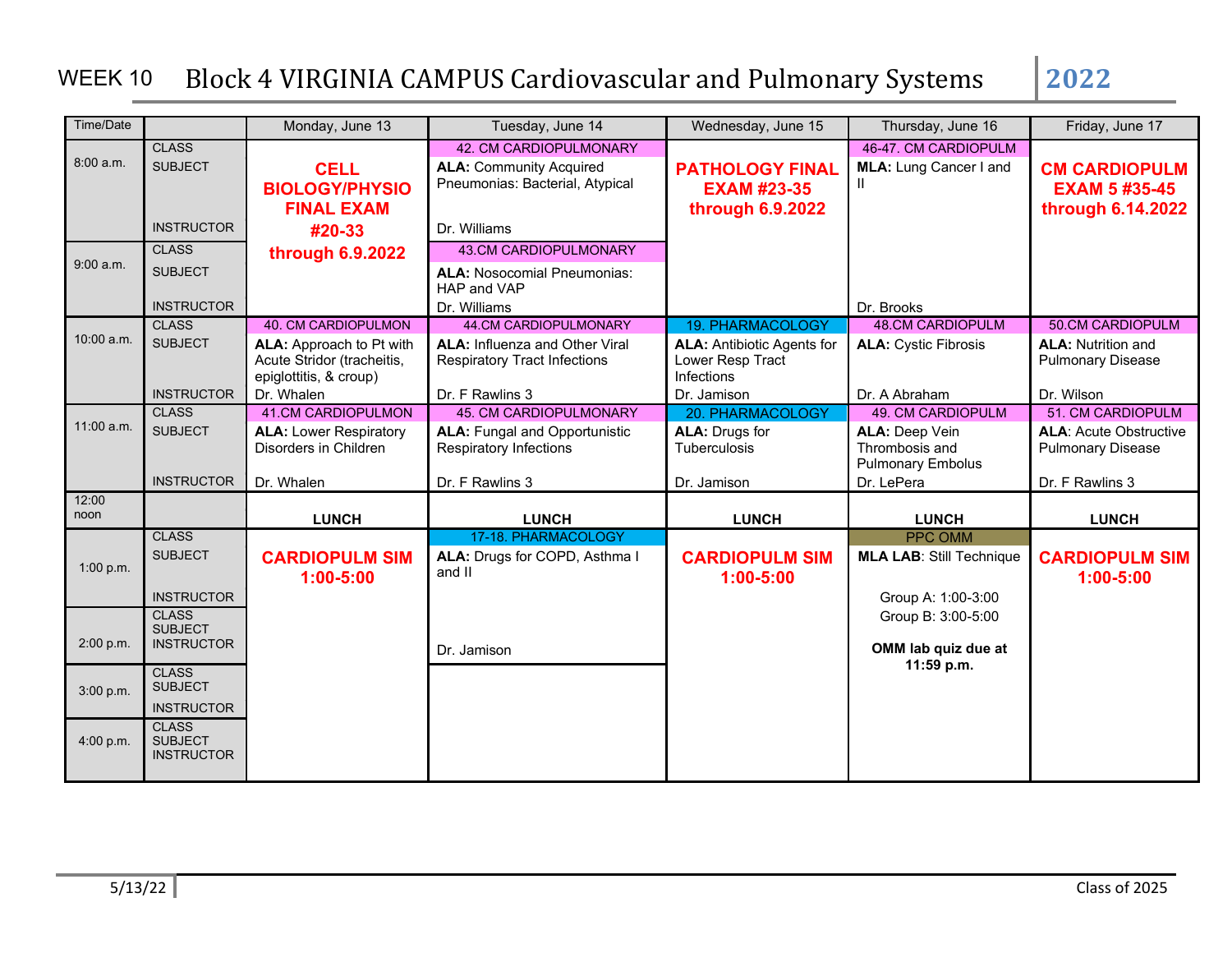| Time/Date   |                                                     | Monday, June 20                                               | Tuesday, June 21                                                                                    | Wednesday, June 22                                                       | Thursday, June 23                                               | Friday, June 24             |
|-------------|-----------------------------------------------------|---------------------------------------------------------------|-----------------------------------------------------------------------------------------------------|--------------------------------------------------------------------------|-----------------------------------------------------------------|-----------------------------|
| 8:00 a.m.   | <b>CLASS</b><br><b>SUBJECT</b>                      | <b>PHARMACOLOGY</b><br>FINAL EXAM #11-20<br>through 6.15.2022 | <b>52.CM CARDIOPULMON</b><br><b>ALA: Restrictive Lung Diseases</b>                                  | <b>CM CARDIOPULM</b><br><b>FINAL EXAM</b><br>#46-54<br>through 6.21.2022 | <b>PPC OMM FINAL</b><br><b>EXAM #10-16</b><br>through 6.21.2022 | Enjoy your summer<br>break! |
| $9:00$ a.m. | <b>INSTRUCTOR</b><br><b>CLASS</b><br><b>SUBJECT</b> |                                                               | Dr. F. Rawlins 3<br>53-54. CM CARDIOPULMON<br><b>MLA:</b> Chest Trauma and<br>Pneumothorax I and II |                                                                          |                                                                 |                             |
|             | <b>INSTRUCTOR</b>                                   |                                                               |                                                                                                     |                                                                          |                                                                 |                             |
| 10:00 a.m.  | <b>CLASS</b><br><b>SUBJECT</b><br><b>INSTRUCTOR</b> |                                                               | Dr. Stanley                                                                                         |                                                                          | <b>PPC OMM</b><br><b>PRACTICAL</b><br><b>EXAM2</b>              |                             |
| 11:00 a.m.  | <b>CLASS</b><br><b>SUBJECT</b>                      |                                                               | 16. PPC OMM<br><b>ALA: Articulatory</b><br>Techniques/HVLA: Thoracic<br>Spine                       |                                                                          |                                                                 |                             |
| 12:00       | <b>INSTRUCTOR</b>                                   |                                                               | Dr. Mitchell                                                                                        |                                                                          |                                                                 |                             |
| noon        |                                                     | <b>LUNCH</b>                                                  | <b>LUNCH</b>                                                                                        | <b>LUNCH</b>                                                             |                                                                 |                             |
| 1:00 p.m.   | <b>CLASS</b><br><b>SUBJECT</b>                      | <b>CARDIOPULM SIM</b>                                         | <b>PPC OMM</b><br><b>MLA LAB: Articulatory</b><br>Techniques/HVLA: Thoracic<br>Spine                | <b>CARDIOPULM SIM</b>                                                    |                                                                 |                             |
|             | <b>INSTRUCTOR</b>                                   | $1:00 - 5:00$                                                 |                                                                                                     | $1:00 - 5:00$                                                            |                                                                 |                             |
| 2:00 p.m.   | <b>CLASS</b><br><b>SUBJECT</b><br><b>INSTRUCTOR</b> |                                                               | Group B: 1:00-3:00<br>Group A: 3:00-5:00                                                            |                                                                          |                                                                 |                             |
| 3:00 p.m.   | <b>CLASS</b><br><b>SUBJECT</b><br><b>INSTRUCTOR</b> |                                                               | OMM lab quiz due at<br>11:59 p.m.                                                                   |                                                                          |                                                                 |                             |
| 4:00 p.m.   | <b>CLASS</b><br><b>SUBJECT</b><br><b>INSTRUCTOR</b> |                                                               |                                                                                                     |                                                                          |                                                                 |                             |
|             |                                                     |                                                               |                                                                                                     |                                                                          |                                                                 |                             |